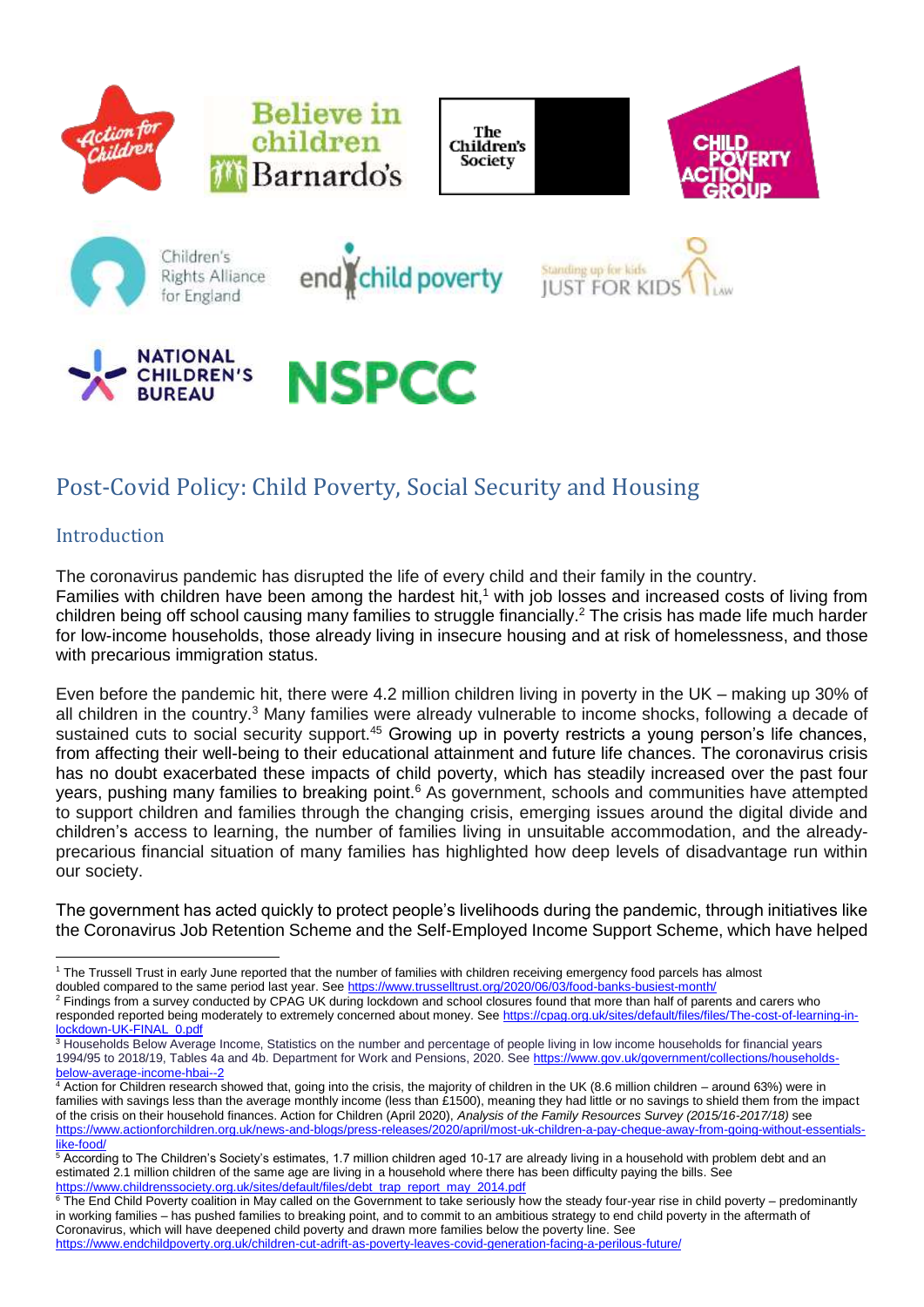to safeguard millions of people's jobs. However, apart from the national Free School Meals voucher scheme, there has been no additional support for children and families. Furthermore, as these schemes begin to wind down over the coming months, more families will turn to the social security system for support as they struggle with loss of earnings, school closures, potential threats of eviction and homelessness, and poor health. It therefore is critical that the government invests in social security, housing and crisis provision to ensure that families are adequately supported through this period of post-Covid recovery. Children's rights should be at the heart of recovery plans, and the UNCRC should underpin the government's post Covid-19 approach so that reforms are in the best interests of children.<sup>7</sup>

#### Short term asks

#### Social security

# *Benefits*

1

Covid-19 has had a particularly damaging impact on the estimated four million children and young people already living in poverty in the UK.<sup>8</sup> Families are struggling with the additional costs of raising children, made worse by children being at home due to school closures and some parents experiencing a sudden loss of income due to job losses or not being able to work because of childcare responsibilities.<sup>9</sup> We welcome the steps already taken by government to uprate the Universal Credit standard allowance and Working Tax Credit by £20, a measure which should be made permanent, however children's benefits must also be included in this package of support, particularly as households with children tend to face higher costs. We are therefore calling on government to provide emergency support for families with children, **with a £10 increase in Child Benefit as the top priority<sup>10</sup> plus the removal of the benefit cap and the two-child limit.** The increase in Child Benefit, which already goes to 12.7 million children, will particularly help families who will be just below the threshold for entitlement to means-tested benefits but will nevertheless be facing financial hardship because of the pandemic. **To provide an additional boost to those families on the lowest incomes, we are also calling for a £10 increase to Child Tax Credit and the child element of Universal Credit.** 

If families are to gain from increases in benefits during this period, **the benefit cap needs to be removed**. In the case of UC and Tax Credits, **the two-child limit will also need to be removed**. Claims that the benefit cap incentivises work or that the two-child limit encourages responsible family planning are redundant in the context of mass unemployment and families claiming benefits for the first time.

The crisis has seen a surge in new Universal Credit claimants as 2.4 million households have applied for UC since the beginning of March.<sup>11</sup> Universal Credit should support families instead of pushing them towards a financial crisis. Yet the five-week wait for an initial payment can leave families without enough money to pay bills or to provide food for their children, while the awarding of Advance Payments as loans exacerbates this through deductions to future payments. **Advance payments should be given as grants and therefore be non-repayable, rather than as loans, to provide an effective safety net for families in the aftermath of the CV-19 crisis.**

Many people transitioned from legacy benefits onto Universal Credit during the crisis though have ended up worse off as a result – **there needs to be clearer communication and support for people transitioning into new systems, so they can navigate an already-complicated welfare system without additional stress or anxiety. For those claimants who have moved to UC in error, for example claimants in receipt of severe disability premium or claimants who moved to UC following advice from the DWP, steps must be taken to transition these claimants back to legacy benefits as soon as practically possible.<sup>12</sup>**

<sup>&</sup>lt;sup>7</sup> In the 30<sup>th</sup> year since the UN Convention on the Rights of the Child (UNCRC) was first adopted by the United Nations, CRAE's annual State of *Children's Rights in England* report takes a look back at the past year to assess how well the government is respecting children's rights. See <http://www.crae.org.uk/publications-resources/state-of-childrens-rights-2018/>

<sup>&</sup>lt;sup>8</sup> Data published by the Standard Life foundation shows that 42% of families with children, and lone parents in particular, are in serious financial difficulty or struggling to make ends meet, compared to 24% of other households.

<sup>9</sup> See CPAG *Mind the Gaps*, April 2020 <https://cpag.org.uk/sites/default/files/files/policypost/CPAG-mind-the-gaps-briefing-16-April.pdf>

<sup>&</sup>lt;sup>10</sup> Increasing child benefit by £10 a week would cost £127 million a week, which is less than 4% of the weekly cost of the Job Retention Scheme. <sup>11</sup> <https://www.tuc.org.uk/research-analysis/reports/protecting-workers-jobs-and-livelihoods>

<sup>&</sup>lt;sup>12</sup> For examples of cases of claimants moving to UC in error, see th[e CPAG Mind the Gaps](https://cpag.org.uk/coronavirus) briefing series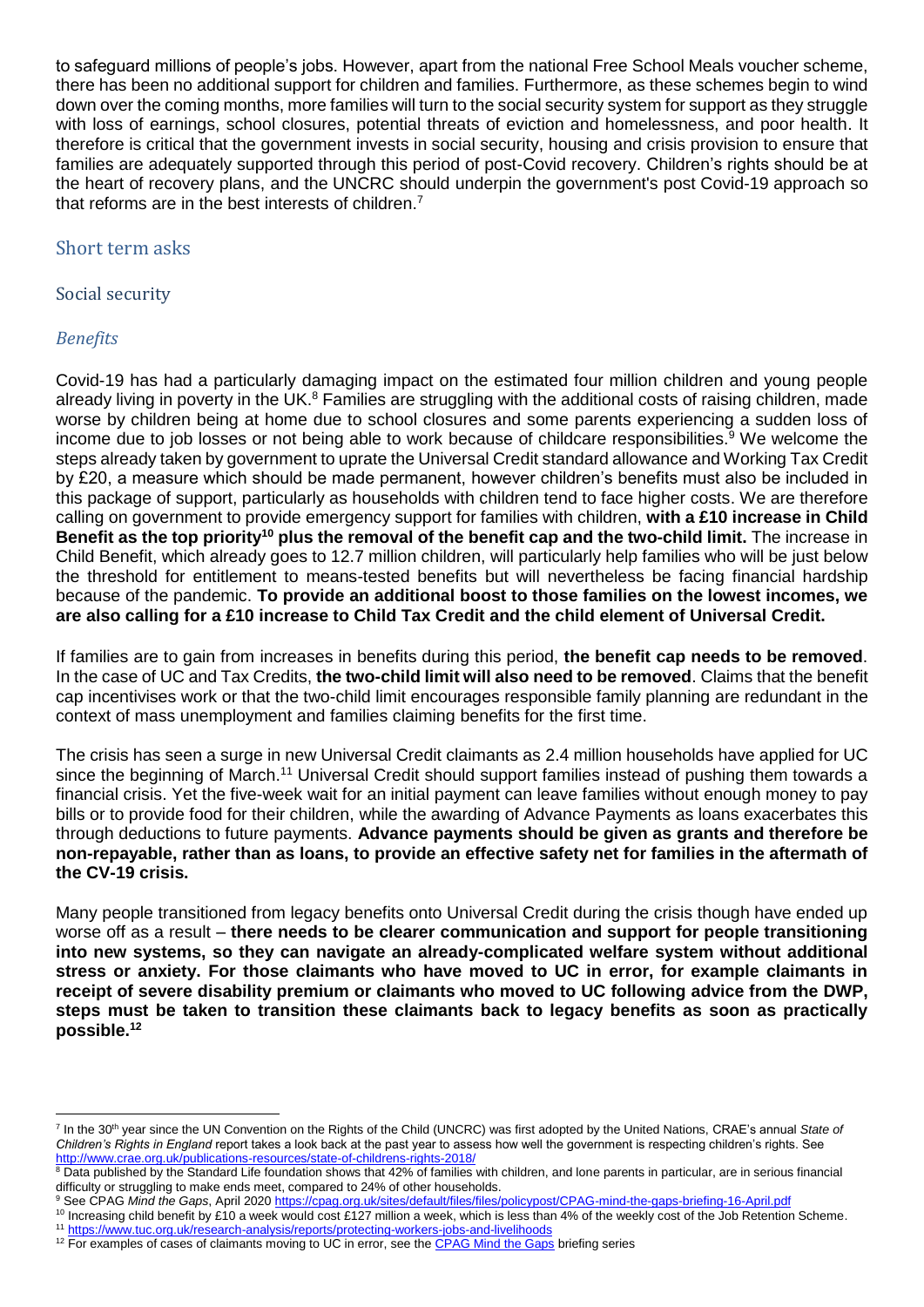#### *Free School Meals*

**We welcomed the Department for Education's extension on 16 June of the Free School Meals scheme into the summer holidays.** The government should now prioritise improving the issues around accessing the voucher scheme, which many parents have struggled to cash-in.<sup>13</sup> Furthermore, the summer holiday vouchers will only be available to those eligible for Free School Meals at the end of the summer term, meaning newly eligible families will be left without support over the break. **We recommend that the government extends the Free School Meal (FSM) voucher scheme to include cash payments where possible, to improve flexibility and accessibility to a lifeline that can save families up to £400 per child per year.**

Although some temporary measures have been implemented during the Covid-19 crisis as a result of litigation,<sup>14</sup> generally children whose parents have a No Recourse to Public Funds condition on their immigration status cannot access benefits-based Free School Meals (even if the child is British). **The Department for Education should change eligibility to Free School Meals to ensure that children without recourse to public funds who are living in poverty continue to have access to Free School Meals beyond the current crisis, regardless of their parents' immigration status.** 

Covid-19 has caused significant changes to family finances, so **government should also provide more support for newly eligible parents to register for Free School Meals, so families are not still left facing crisis.** There are also many families who are outside the Free School Meal eligibility threshold who are now struggling to provide regular meals for their children. **We recommend that the DfE conduct an urgent review of Free School Meal eligibility, with a view to extending eligibility to capture working families who currently fall outside of the maximum income thresholds.** Furthermore, we would ask the department to share data over the coming months on how many new families and how many children whose parents have No Recourse to Public Funds have signed up to Free School Meals during the crisis, to understand the levels of need across the country.

#### *No Recourse to Public Funds*

Many migrant families who have not yet qualified for permanent residency in the UK have No Recourse to Public Funds, which stops them accessing essential support like Universal Credit, Tax Credits and Housing Benefit, even if they cannot work during the CV-19 crisis. Since they cannot access most benefits, improvements to the social security system do not provide additional support to this group. Families with NRPF are more likely to be from BAME communities and working in 'key worker' or frontline roles, including as NHS cleaners or in social care, and are more likely to be single-parent households.<sup>15</sup> During and in the immediate aftermath of the Covid-19 crisis, **we call on the government to suspend NRPF policies without further delay so that families can access the lifeline of social security under the same conditions as everyone else.**<sup>16</sup> **Individuals and families who need support now should not be forced to jump through bureaucratic hoops to get NRPF conditions lifted, such as through the Change of Conditions process, which can be time-consuming and difficult to manoeuvre, and is not permanent**.

# Housing

1

Even before COVID-19, the chronic shortage of suitable housing meant that thousands of children in homeless families have been living in unsuitable and insecure housing. The latest figures<sup>17</sup> show that in

<sup>&</sup>lt;sup>13</sup> Some schools provide vouchers for supermarkets that are local to the school but not local to families who may live further away (because they were late entrants or have children with special education needs, for example). Some vouchers are valid for large supermarket chains, which families without cars struggle to access, or in shops that are more expensive meaning vouchers did not stretch far. We have heard from families that receiving direct payments allow for greater flexibility and dignity. See [https://www.childrenssociety.org.uk/sites/default/files/emergency-support](https://www.childrenssociety.org.uk/sites/default/files/emergency-support-evidence-note-3.pdf)[evidence-note-3.pdf](https://www.childrenssociety.org.uk/sites/default/files/emergency-support-evidence-note-3.pdf) an[d https://cpag.org.uk/policy-and-campaigns/report/cost-learning-lockdown-family-experiences-school-closures](https://cpag.org.uk/policy-and-campaigns/report/cost-learning-lockdown-family-experiences-school-closures)

<sup>14</sup> During CV19, children whose parents have NRPF can temporarily get free school meals if their household earnings are less than £16,190 per year and if they are Zambrano carer; their family is receiving local authority support under Section 17of the Children's Act 1989; the family has leave to remain with NRPF on the basis of family or private life grounds..

<sup>&</sup>lt;sup>15</sup> See the Children's Society's A Lifeline for All report,<https://www.childrenssociety.org.uk/sites/default/files/a-lifeline-for-all-summary.pdf>

<sup>&</sup>lt;sup>16</sup> The Home Affairs Select Committee in its June report on Covid-19 preparedness echoed this recommendation, stating that: "The Government should immediately make arrangements for the temporary lifting of NRPF conditions during the COVID-19 pandemic. The Government should also direct local authorities to provide support where required by others who are destitute (or at risk of destitution) and who would otherwise be prohibited from accessing public funds, and it should provide funding to allow this to happen". See <https://committees.parliament.uk/publications/1448/documents/13243/default/>

<sup>17</sup> MHCLG, Live tables on homelessness, The latest data tables on homelessness, Last updated 21 May 2020 *Table TA1 - Number of households in temporary accommodation at the end of quarter by type of TA provided*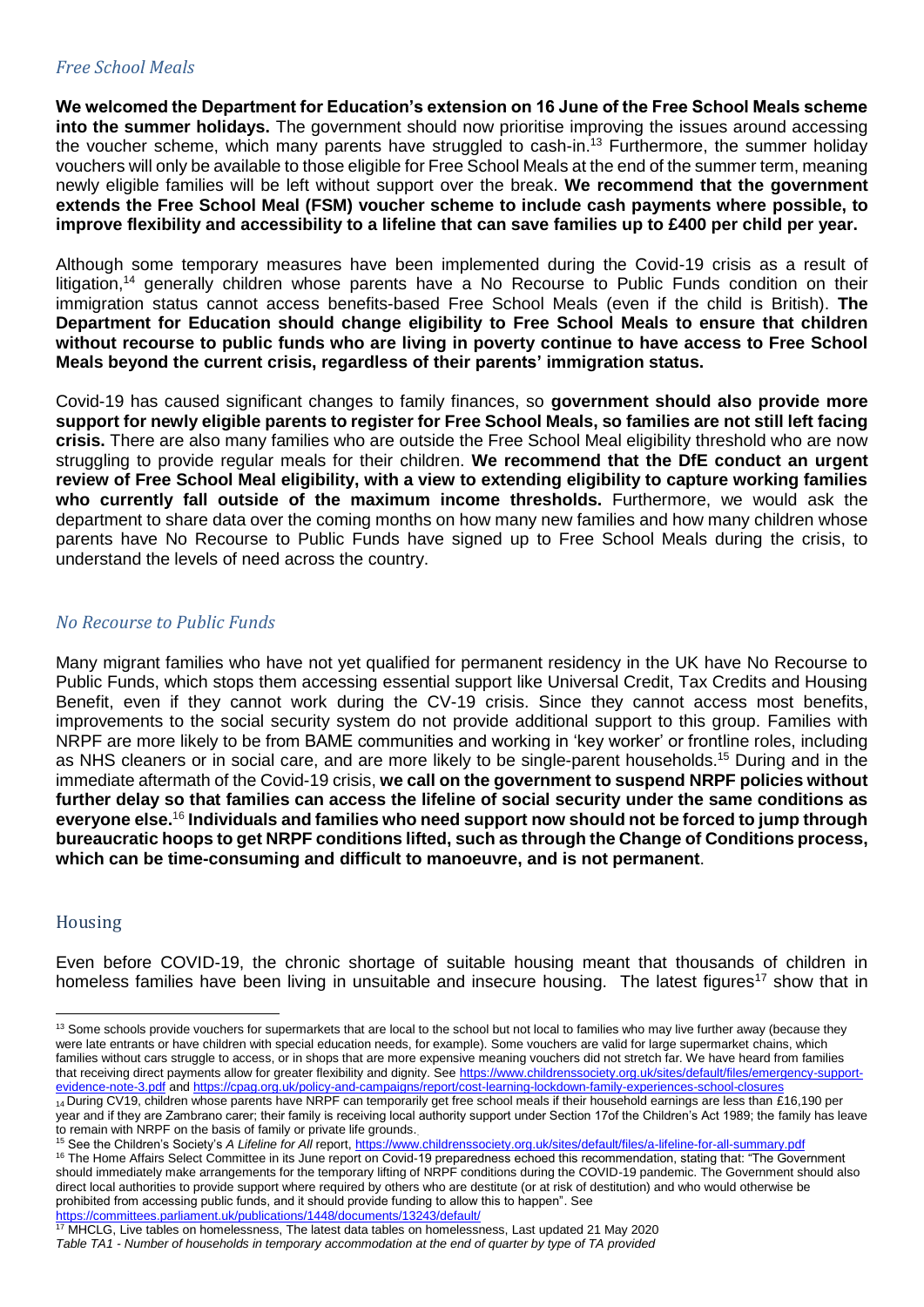England at the end of 2019 there were 62,580 households with children housed in temporary accommodation. The number of children living in temporary accommodation has been steadily increasing in recent years, and stood at 128,340 at the end of 2019. This includes children living in B&Bs, hostels, housing of multiple occupancy, converted office blocks on industrial estates private sector accommodation leased by local authorities and nightly paid, privately managed accommodation. Much of this accommodation is unsuitable and unsafe for children. 18

Covid-19 has highlighted the dangers of overcrowded and insecure housing during a major public health emergency. The Lancet has highlighted the risks for children growing up in unsuitable and cramped living conditions, in terms of their health, safety, development and education, and their increased vulnerability and marginalisation due to Covid-19.<sup>19</sup>

The extension of the Covid-19 eviction ban to the end of August has been welcomed, after growing concerns that thousands of households could be evicted from their home if the eviction ban was lifted on 25 June as planned, as people face job losses and rent arrears. However, more is needed to prevent households becoming homeless once the eviction ban comes to an end. **During and after the Covid-19 emergency, all families, including homeless families living in temporary accommodation and those with NRPF, must be protected against eviction and have access to suitable self-contained accommodation.** Housing organisations are calling on the government to take more long-term measures to address debt and rent arrears incurred by Covid and for stronger guarantees against evictions caused by the pandemic. In order to do so, there also needs to be greater funding for those who are destitute and homeless because of their migration status – **a suspension of the NRPF condition would reduce public health risks and pressures on homelessness services by enabling vulnerable people to access welfare benefits**. 20

**Legal protections against eviction and homelessness due to Covid-19 should be strengthened by scrapping Section 21 'no fault' evictions, and temporarily suspending the use of Section 8 (Housing Act 1998) evictions or making it a discretionary, rather than mandatory, ground for eviction**.

Local authorities should be provided with the necessary resources to identify and support households living in unsafe temporary accommodation and provide them with alternative suitable self-contained accommodation where necessary. **Local Housing Allowance should be increased to the 50th percentile so that renters are supported to pay actual rent costs and do not face eviction and homelessness.**

# Crisis Support

1

Local Welfare Assistance (LWA) schemes, which replaced key aspects of the discretionary Social Fund, provide an existing mechanism for councils to support low income households to keep them afloat in times of financial crisis. In the current crisis, with the voluntary and community sector facing unprecedented levels of demand, LWA offers an effective intervention to support people from being pulled under. However, a combination of reduced funding, lack of guidance from Government, and the absence of a statutory requirement for local authorities to deliver this type of service has left local welfare provision in many areas hollowed out: one in seven local authorities in England do not have a LWAS in place.

The government's announcement in March 2020 of a £500 million hardship fund for local authorities and the additional £63 million given in June for LWA are welcome, but will not go far enough, especially as funding for local welfare provision has declined by 55% in real terms in England since 2010.<sup>21</sup> Furthermore, although the expected spending on local welfare assistance during Covid will increase to £1.85 per capita in England (following the government's announcement of new funding), this is still very low compared with the rest of the  $UK<sup>22</sup>$ 

<sup>20</sup> The LGA on 12 June called on central government to suspend NRPF [https://www.local.gov.uk/councils-call-suspension-no-recourse-public-funds-during-covid-19-crisis.](https://www.local.gov.uk/councils-call-suspension-no-recourse-public-funds-during-covid-19-crisis) See also The Children's Society's #ALifelineforAl[l campaign](https://www.childrenssociety.org.uk/news-and-blogs/our-blog/government-lifeline-for-all) and report[: https://www.childrenssociety.org.uk/what-we-do/resources-and-publications/a-lifeline-for-all](https://www.childrenssociety.org.uk/what-we-do/resources-and-publications/a-lifeline-for-all)

<sup>21</sup> <https://www.childrenssociety.org.uk/sites/default/files/leave-no-family-behind-may2020.pdf>

<sup>18</sup> Children's Commissioner for England, *Bleak houses. Tackling the crisis of family homelessness in England*, August 2019

<sup>19</sup> D. Rosenthal, M. Ucci, M. Heys, A. Hayward, M. Lakhanpau*,* 'Impacts of COVID-19 on vulnerable children in temporary accommodation in the UK' *The Lancet*, Comment, Published Online**,** March 31, 2020 https://doi.org/10.1016/ S2468-2667(20)30080-3

<sup>22</sup> <https://cpag.org.uk/sites/default/files/files/policypost/Cash-in-a-crisis-FINAL.pdf>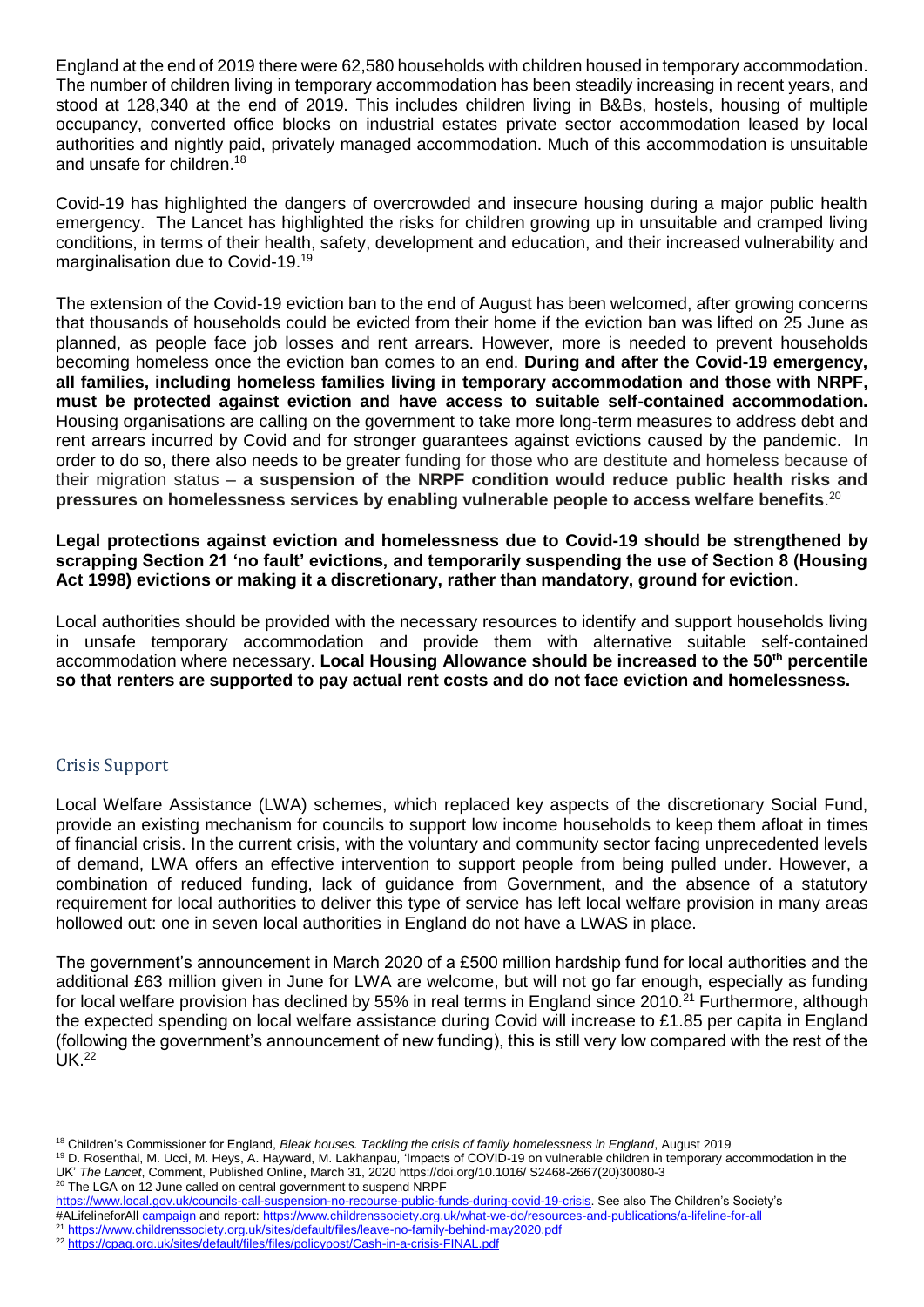**The UK Government should urgently make a funding allocation of £250 million to higher-tier local authorities in England for use in the year 2020/21.** This would represent a 'levelling-up', bringing total funding more closely in line with comparable emergency support schemes in Scotland (the Scottish Welfare Fund), Wales (the Discretionary Assistance Fund) and Northern Ireland (Discretionary Support), and enable local authorities to meet growing levels of need. An additional £25 million (equivalent to 10% of the additional funding) should be provided to ensure that each local authority has capacity to administer their LWA scheme effectively, and that local authorities without a scheme can re-establish one. **This funding should have accompanying guidance, which sets out strong expectations for how the money should be spent.** Wherever possible, local authorities should have LWAS that provide families with direct cash payments, rather than in-kind support. They should relax the qualifying criteria of schemes in response to Covid-19 and schemes should be promoted widely, with the application process made as simple as possible, and records of applicants and their awards maintained. There is a high risk that if guidance is not provided, the money will be used for other local authority spending, and we will continue to see low levels of spending on LWA schemes.

# **Long term asks**

The coronavirus crisis has been extremely damaging for children, at all stages of their life. Children in their early years are missing out on important interactions that support their development, school age children are missing a key chunk of their education that may be impossible to catch up on and we know that young people entering the job market for the first time are likely to suffer. Children growing up in poverty will feel these impacts most.

The social security system, the housing system and crisis support delivered at a local level have a key role in supporting children and families to recover from the crisis, which may take years. While the government has acted quickly to establish measures to support people financially during this crisis, children and families have been noticeably absent from this support package. Gaps in the social security system and cuts to crisis support have meant that some families have been left without any financial support or form of safety net.

As well as supporting people to recover from the pandemic, these parts of our social infrastructure have an important role to play in the economic recovery from the pandemic. Research shows that cash transfers, in the form of benefit payments, are far more effective in stabilising the economy than changes to the tax system.<sup>23</sup> Spending on social security, housing, and crisis support should not be seen as a cost but as an investment – spending now, as a way of stimulating the economy, and most importantly as a way of preventing an unprecedented rise in child poverty, will reap rewards in the long term.

#### Social security

# *Benefits*

**Going forward, the government must conduct a review of the social security system, as part of a broader child poverty strategy.** As we begin to recover from the crisis a review is essential to both evaluate the strengths and weaknesses of the initial government response to the crisis, and also understand the problems with the social security system that existed prior to the pandemic.

This review must evaluate all aspects of social security policy and consider the extent to which policies are reducing and preventing child poverty. Where policies are not achieving this aim, they must be redesigned accordingly.

<sup>1</sup> <sup>23</sup> Smith, J., Leslie, J., Pacitti, C., and Rahman, F. (2019) Recession Ready? [Assessing the UK's macroeconomic framework,](https://www.resolutionfoundation.org/app/uploads/2019/09/MPU-paper.pdf) Resolution Foundation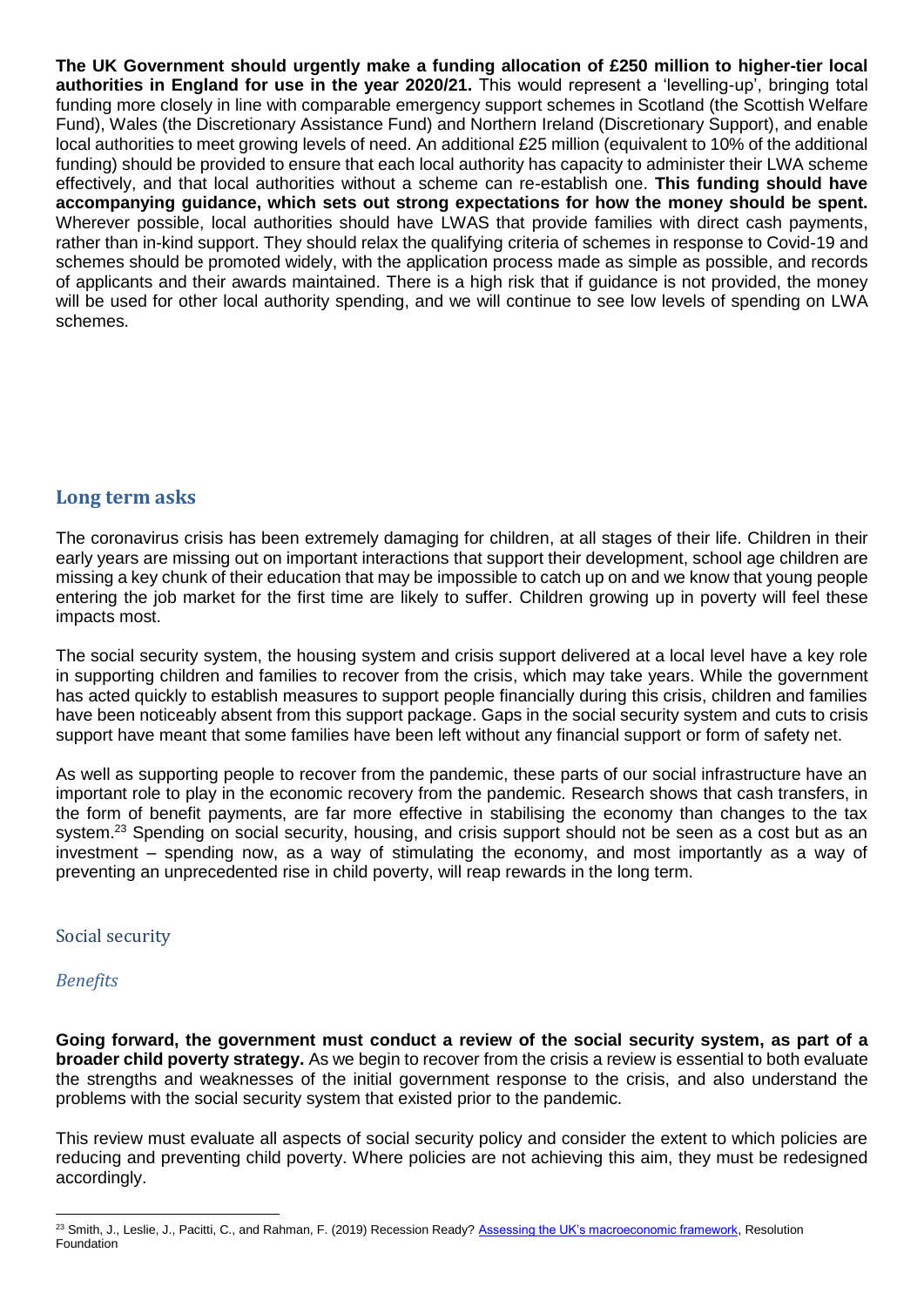It is envisaged that such a review would need to be far reaching to be effective, encompassing the range of social security policies that play a role in supporting children and families. **It would also require crossgovernment working to be effective and ensure reforms in one policy area are not undermined in another, ideally as part of a broader child poverty strategy.** 

As a starting point, two key areas to address within the current system include:

**1) The adequacy of the benefits system**: the current benefit system does not provide sufficient resources to children and families to meet their basic needs. By 2021/22 £40 billion a year will have been taken out of the social security budget, $24$  and families with children have been bearing the brunt of these cuts. Unsurprisingly, child poverty has been steadily rising during this period.

Priority areas include:

- **The adequacy of children's benefits**: including Child Benefit, and targeted benefits such as Child Tax Credit and the child element of Universal Credit. As outlined above, benefits that effectively cut off support for certain children and their families, such as the two-child limit and the benefit cap, must also be urgently reviewed.
- **The adequacy of adult benefits**: recognising that when parents are poor, children are poor. Young parents, who currently receive lower rates of benefits than parents over the age of 25, despite facing the same costs, must be given the same levels of support.
- **Childcare costs and housing costs**: these are key expenses for families with children. Leaving childcare and housing to the market is not providing children and families with the secure, quality, affordable services that they need. The current model of providing inadequate financial support for these costs via the social security system must be reviewed.
- **2) The accessibility and dignity of the benefits system:** the benefit system is currently not accessible to many who need support from it, and for those who do manage to access it, their experience can be one of shame and punishment. This urgently needs to change.

Priority areas include:

- **Access to the benefits system:** it is not right that certain children are locked out of the benefit system because of their parents' immigration status. Beyond the pandemic, the Home Office should not apply NRPF conditions to parents with leave to remain in the UK where they have children under 18 years old, so these families can access benefits. Where NRPF conditions have previously been lifted, such as through a Change of Conditions process, they should not be re-applied in subsequent applications**.** Children and families who are EU nationals who do not have a right to reside must also be able to access the benefit system.
- **Support for claimants to make/manage a benefit claim:** there needs to be greater investment in strengthening the capacity of the system to be able to support those who are not able to manage claims online, whether this is because of additional support needs (e.g. a learning disability, English as a second language), digital skills, or lack of digital access.<sup>25</sup>
- **The punitive nature of the benefits system:** the government has temporarily relaxed conditionality and introduced a more 'light touch' claims process in response to the pandemic. These steps are hugely welcome and must be considered in the long term, as the first steps towards introducing trust and dignity back into the benefits system. More widely, the effectiveness of conditionality and sanctions, particularly as it is applied to parents, must be reviewed.

# Housing

1

COVID-19 has exacerbated the vulnerability of many households living in temporary accommodation, in insecure housing and at risk of homelessness. The post-lockdown impacts on homeless families will be significant, due to their already precarious living conditions and ongoing financial difficulties. **Government** 

<sup>24</sup> T Waters, *Personal Tax and Benefit Measures* (Budget 2018), Institute for Fiscal Studies

<sup>&</sup>lt;sup>25</sup> The government's own survey of UC claimants found that 15% do not have access to the internet at home. See DWP, Claimant Service and Experience Survey 2017 –2018, January 2019